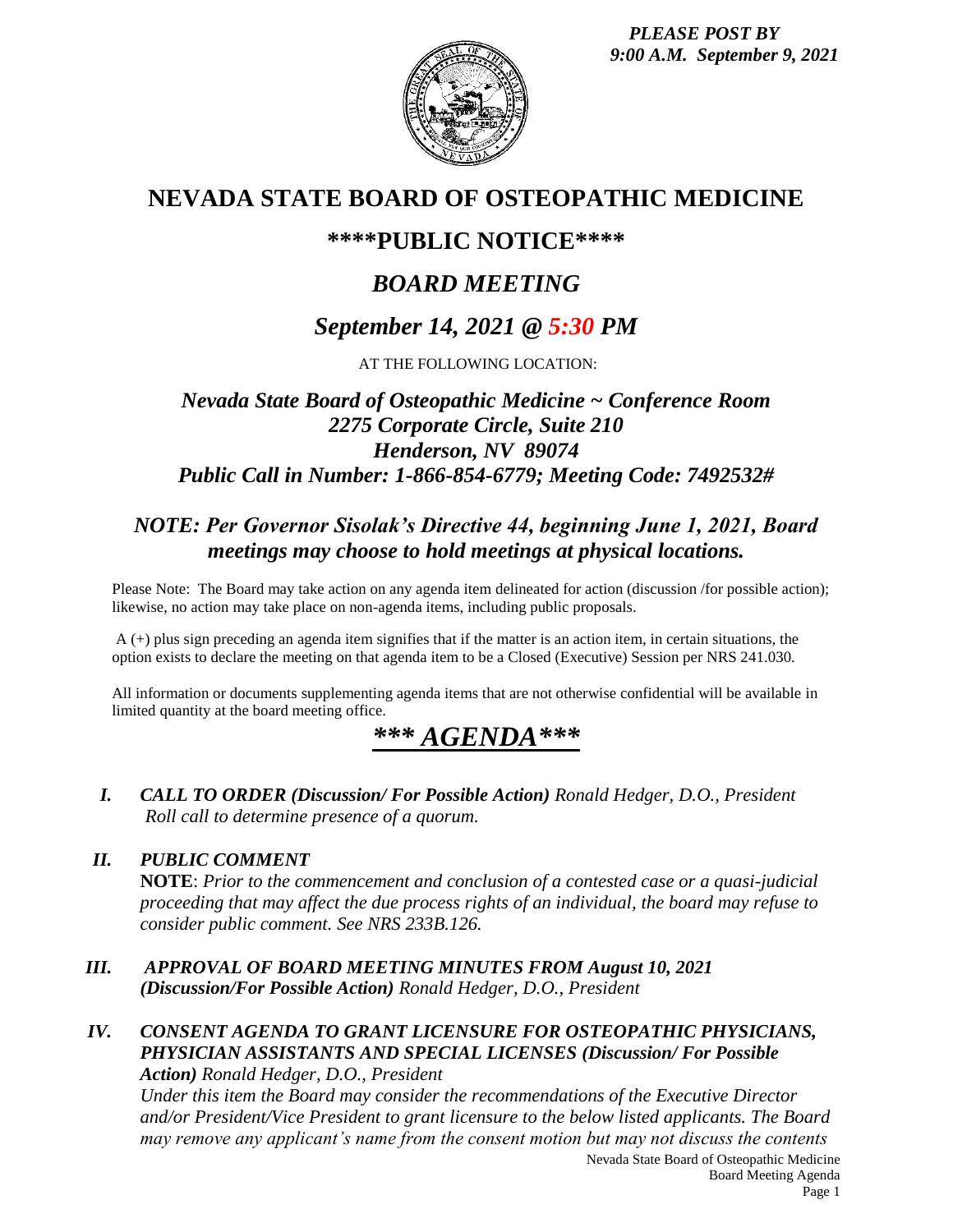*of the application for licensure without the applicant present following proper notice pursuant to the open meeting law.*

*Osteopathic Physician Name Specialty Michael Blatter, D.O. Orthopedic Surgery Hoa Cao, D.O. Internal Medicine Tushar Garg, D.O. Family Medicine Jeffrey Hunter, D.O. Family Medicine Thomas Ilustrisimo, D.O. Internal Medicine Esther Y. Kim, D.O. Internal Medicine Christina Lang, D.O. Internal Medicine John Layke, D.O. Plastic Surgery My Huyen Le, D.O. Internal Medicine Jenna Loveday, D.O. Internal Medicine Ann Nguyen, D.O. Family Medicine Anthony Nguyen, D.O. Internal Medicine Lam Nguyen, D.O. Family Medicine Jon Olson, D.O. Radiology Dozie Oparaugo, D.O. Internal Medicine James Padula, D.O. Pain Management Alexander Pingree, D.O. Emergency Medicine Amy Reif, D.O. Internal Medicine Andrew Sakla, D.O. Internal Medicine Bennett Vitug, D.O. Family Medicine Pacific Vo-Vitug, D.O. Internal Medicine Chad Terry, D.O. Psychiatric Medicine*

#### *Physician Assistant Supervising Physician*

*Kyle Anderson, PA-C Del Gardner, D.O. Dailey Doss, Jr., PA-C Active-Not Working Megan Hyla, PA-C Thomas Vater, D.O. Selina Mendes, PA-C Active-Not Working Brian Stark, PA-C Jay Coates, D.O. Kevin Yu , PA-C Active-Not Working*

*Special Licenses NRS.633.411: Mattie Arseneaux, D.O. UNLV-UMC* 

*Michael Kolinski, D.O. Osteopathic Manipulation Medicine Elizabeth Pena, D.O. Physical Medicine and Rehabilitation Jared Szymanski, D.O. Pathology, Anatomical/Clinical*

*V. +CONSIDERATION/APPROVAL OF SETTLEMENT AGREEMENT AND ORDER REGARDING VIREN PATEL, D.O., (Discussion/For Possible Action) (Board may go into closed* session *pursuant to NRS 241.030 to move to a closed session because the discussion will have to do with this applicant's character, alleged misconduct, professional competence, or similar items). Ronald Hedger, D.O., President* 

#### *VI. CONSIDERATION/ACTION REGARDING UPDATED REVISED POLICY FOR PROSPECTIVE CONTINUING EDUCATION AUDITS, (Discussion/For Possible Action) Ronald Hedger, D.O., President*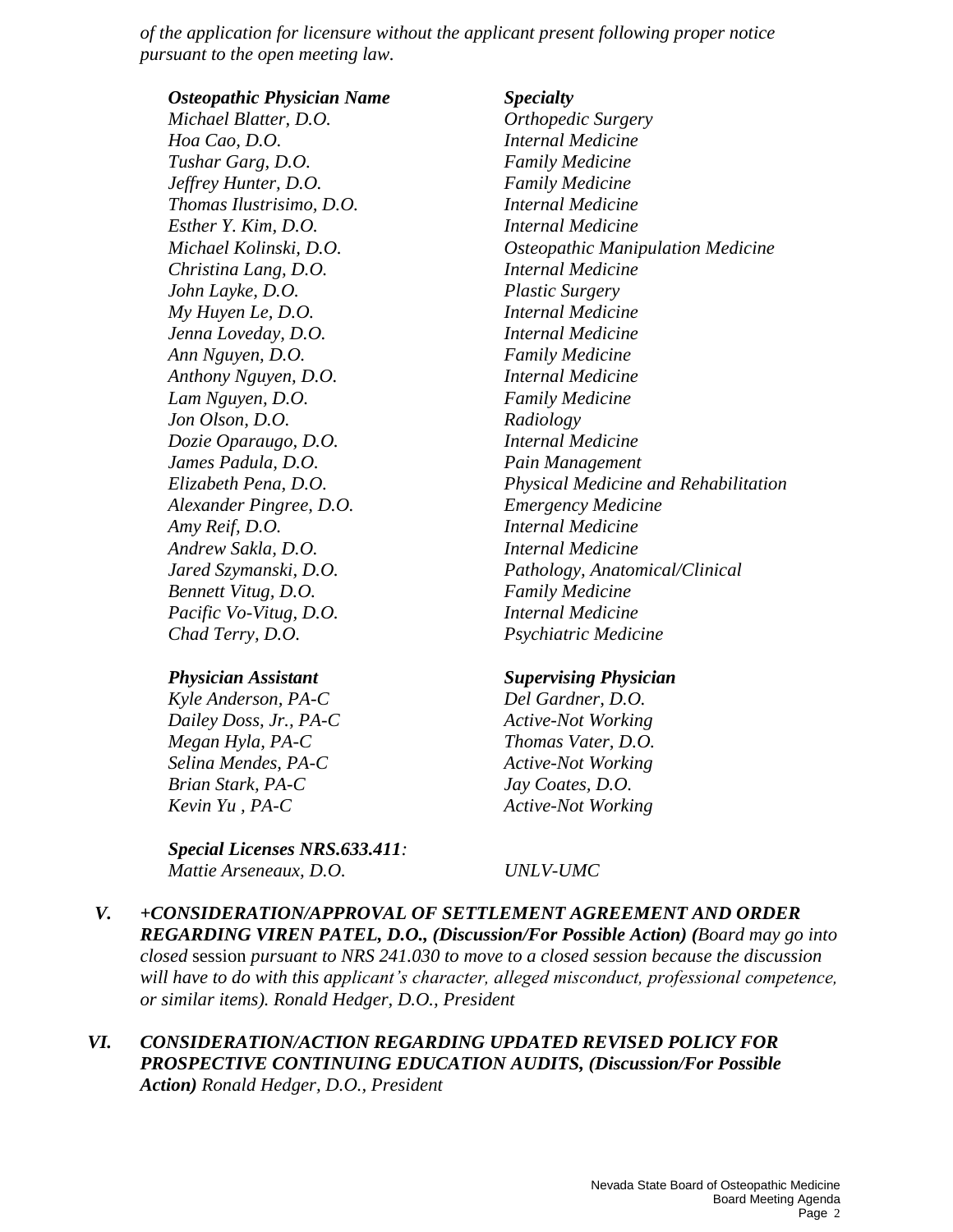*VII. CONSIDERATION/ACTION REGARDING PROCEDURE TO ADDRESS LICENSEES PRESENTLY POTENTIALLY VIOLATING CME REQUIREMENTS, (Discussion/For Possible Action) Ronald Hedger, D.O., President*

### *VIII. EXECUTIVE DIRECTOR'S REPORT*

- *a. Financial Statements*
- *b. Licensing*
- *IX. LEGAL REPORT (Discussion/For Possible Action) by Louis Ling, Board Counsel and/or Justin Taruc, Deputy Attorney General*
- *X. LEGISLATIVE UPDATE (Discussion/For Possible Action) by Susan Fisher, Board Government Affairs/Lobbyist*.

## *XI. ITEMS FOR FUTURE DISCUSSION/ACTION/UPCOMING AGENDA*

*XII. PRESIDENT'S REPORT on Board Business, Ronald Hedger, D.O., President*

## *XIII. PUBLIC COMMENT*

*Prior to the commencement and conclusion of a contested case or a quasi-judicial proceeding that may affect the due process rights of an individual, the board may refuse to consider public comment. See NRS 233B.126.*

*Under the public comment item, members of the public may bring matters not appearing on this agenda to the attention of the Board. The Board may discuss but may not act on the matters at this meeting. A citizen may speak on a matter not on the posted Agenda after all matters listed on the posted Agenda have been acted upon by the Board, but only after receiving recognition and consent of the Chairman of the Board. If the Board desires, the matters may be placed on a future agenda for action.*

*In consideration of others, please avoid repetition and limit your public comments to no more than five (5) minutes. The Board may also allow public comment on specific agenda items as they are called, as well as during the Public Comment portion of the Board meeting.* 

*Pursuant to NRS 241.020 (6), please take notice: (1) Items on the agenda may be taken out of order; (2) Two or more agenda items may be combined for consideration; and (3) At any time, items on the agenda may be removed from the agenda or discussion of the items may be delayed.*

## *Notices posted at the following locations:*

*Grant Sawyer State Office Building, 555 E. Washington Avenue, Las Vegas, NV 89101 Office of the Nevada State Board of Osteopathic Medicine-Henderson Office of the Attorney General, 100 North Carson Street, Carson City, NV 89701 Clark County Library, 1401 E. Flamingo Rd., Las Vegas, NV 89119 Nevada State Board of Medical Examiners, 9600 Gateway Drive, Reno, NV 89521 Nevada Public Notices Website-* [www.notice.nv.gov](http://www.notice.nv.gov/)

### *Board Meeting Agendas and Minutes are posted on our website at:* **[www.bom.nv.gov](http://www.bom.nv.gov/)**

*Supporting meeting material may be obtained by contacting the Board by phone, fax or email. These materials are also available at the office of the Board or you may directly contact Sandy Reed at 702-732-2147 or sreed@bom.nv.gov.*